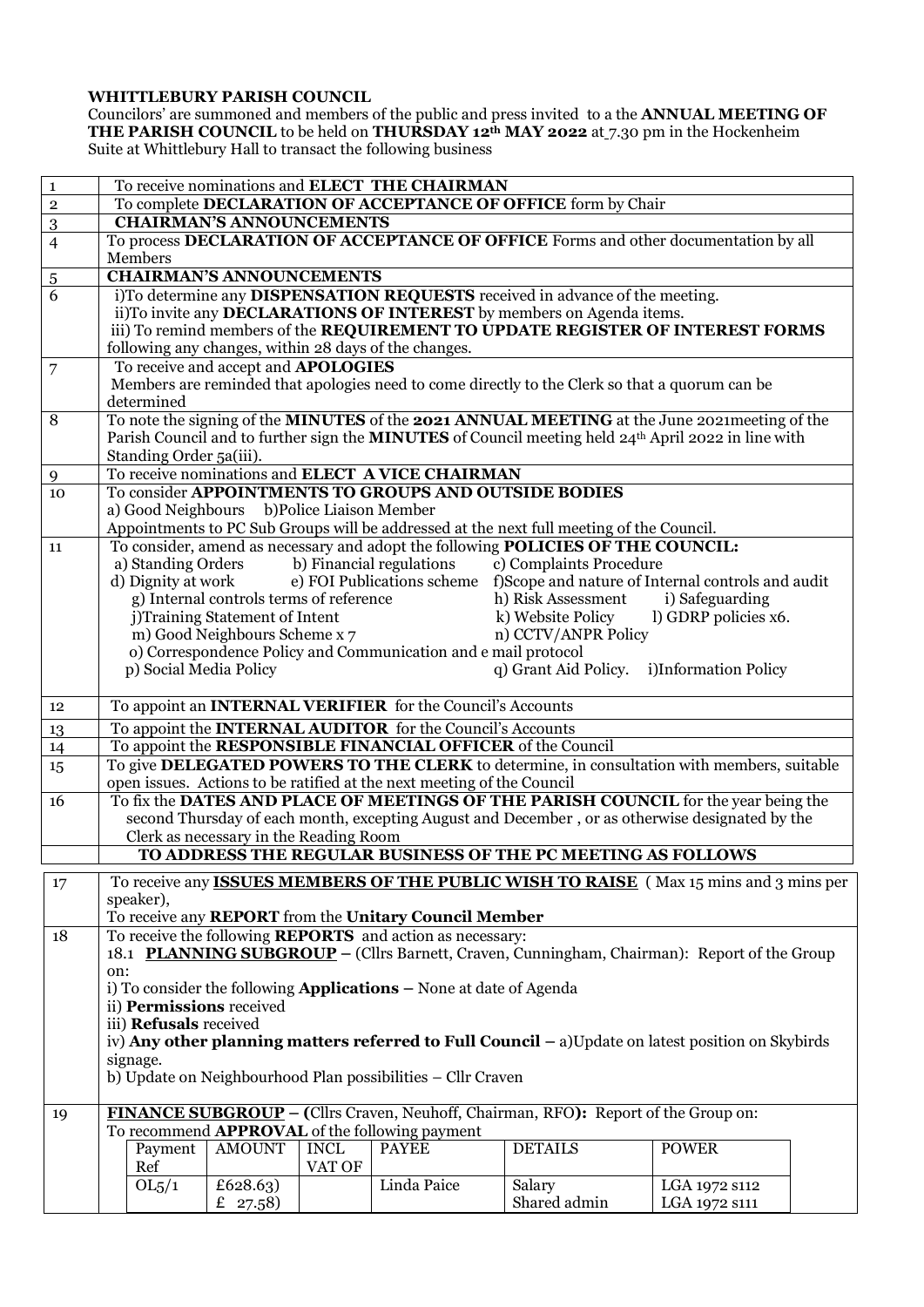|    |                                                                                                                                                                                                                                                                                                                                                                                                                                                                                                                                                                                                                                                                                                                                                                               |                                                                             | £656.21                      |        |                                                         |                                                                                                         |                                |  |
|----|-------------------------------------------------------------------------------------------------------------------------------------------------------------------------------------------------------------------------------------------------------------------------------------------------------------------------------------------------------------------------------------------------------------------------------------------------------------------------------------------------------------------------------------------------------------------------------------------------------------------------------------------------------------------------------------------------------------------------------------------------------------------------------|-----------------------------------------------------------------------------|------------------------------|--------|---------------------------------------------------------|---------------------------------------------------------------------------------------------------------|--------------------------------|--|
|    |                                                                                                                                                                                                                                                                                                                                                                                                                                                                                                                                                                                                                                                                                                                                                                               | $\overline{\text{Ol}_5}/\text{2}$                                           | £140.60                      |        | <b>HMRC</b>                                             | Tax                                                                                                     | LGA 1972 s112                  |  |
|    |                                                                                                                                                                                                                                                                                                                                                                                                                                                                                                                                                                                                                                                                                                                                                                               | OL5/3                                                                       | £70.27                       | 11.71  | <b>DNH</b> Contracts                                    | Dog bin<br>maintenance                                                                                  | Open Spaces Act                |  |
|    |                                                                                                                                                                                                                                                                                                                                                                                                                                                                                                                                                                                                                                                                                                                                                                               | OL5/4                                                                       | £35.00)<br>£25.00)<br>£60.00 |        | Northants ACRE                                          | Membership<br>Course fee                                                                                | LGA 1972 s143<br>LGA 1972 S111 |  |
|    |                                                                                                                                                                                                                                                                                                                                                                                                                                                                                                                                                                                                                                                                                                                                                                               | OL5/5                                                                       | £57.56                       |        | Roger<br>Harrington                                     | <b>Zoom Fees</b>                                                                                        | LGA 1972 s111                  |  |
|    |                                                                                                                                                                                                                                                                                                                                                                                                                                                                                                                                                                                                                                                                                                                                                                               | OL5/6                                                                       | £505;65                      |        | Gallagher                                               | Insurance renewal                                                                                       | Accs and Audi<br>Regs          |  |
|    |                                                                                                                                                                                                                                                                                                                                                                                                                                                                                                                                                                                                                                                                                                                                                                               | OL5/7                                                                       | £1415.84                     | 235.97 | Alan Page                                               | <b>RR</b> Electrics                                                                                     | GPOc                           |  |
|    | ii) To note any <b>Receipts</b> 30 <sup>th</sup> April 2022<br>iii) To not the report of the Internal Auditor<br>iv) To received and sign Section 2 of the Annual Audit Return 2021-22 being the Accounting Statement<br>for 2021-22<br>v) To note formalisation of disbanding of the Recreation Society and transfer of funds to the Council's<br><b>Instant Access Account</b><br>19.3 HIGHWAYS & INFRASTRUCTURE SUBGROUP - (Cllrs Barnett, Garnor, Chairman(advisory):<br>Report of the Group on:<br>i) Highway Issues to report and consider.<br>ii) Feedback from previously reported issues<br>iii) To receive any further update on Gigaclear and Openreach works<br>iv) To note Update from Dame Andrea Leadsom MP on Towcester Relief Road                           |                                                                             |                              |        |                                                         |                                                                                                         |                                |  |
|    | 19.4 LIGHTING $-$ i) Any faulty lights to report<br>ii) Any other lighting issues<br>195 SILVERSTONE CIRCUIT/MEPC LIAISON GROUP - (Cllrs Cunningham, Neuhoff, Harrington):<br>Report of the Group on:<br>i) Feedback from latest meetings<br>19.6. READING ROOM LIAISON GROUP – (Cllrs Harrington, Cunningham):<br>Report of the Group on:<br>i) Update on progress since the last meeting                                                                                                                                                                                                                                                                                                                                                                                    |                                                                             |                              |        |                                                         |                                                                                                         |                                |  |
|    |                                                                                                                                                                                                                                                                                                                                                                                                                                                                                                                                                                                                                                                                                                                                                                               | 19.7 POLICE LIAISON (Chairman) – i) Report on latest meetings/issues raised |                              |        |                                                         |                                                                                                         |                                |  |
|    | 198 OTHER INTERNAL REPORTS - i) Good Neighbour Scheme - (Cllrs Harrington and Neuhoff):<br>Report as necessary including noting receipt of Minutes of the recent AGM<br>ii) <b>Public Rights of Way</b> – (Parish Path Warden and Clerk) – a) PW to raise issues with the Clerk to be<br>reported as necessary.<br>iii) Queens Platinum Jubilee update - Recreation Society (Cllr Craven)<br>iv) Community Website and social media management $-$ Cllrs Harrington, Garnor and Clerk) $-$<br>a) Update since last meeting<br>v) Community Emergency Plan - (Cllrs Harrington, Craven, Garner and Chairman) - Update<br>vi) Further consideration on Cloud Storage -<br>a) Clarification by Cllr Harrington of exactly what and where he considered relevant PC documentation |                                                                             |                              |        |                                                         |                                                                                                         |                                |  |
|    | should be stored and how members get access to it which was not already available elsewhere.<br>b) Clarification from the National Association of Local Council's Legal Topic Note on the 'Need to Know'.<br>vii) Update on maintenance of the Wildlife Park area by Cllr Cunnigham                                                                                                                                                                                                                                                                                                                                                                                                                                                                                           |                                                                             |                              |        |                                                         |                                                                                                         |                                |  |
|    | 19.9 REPORTS ON EXTERNAL ISSUES - (Clerk or as delegated) :<br>i) <b>Odours issues</b> $-$ to receive the latest update.                                                                                                                                                                                                                                                                                                                                                                                                                                                                                                                                                                                                                                                      |                                                                             |                              |        |                                                         |                                                                                                         |                                |  |
| 20 |                                                                                                                                                                                                                                                                                                                                                                                                                                                                                                                                                                                                                                                                                                                                                                               | visits of a Coffee Wagon                                                    |                              |        |                                                         | <b>CORRESPONDENCE-</b> i) To receive any general correspondence. ii) To note contact regarding proposed |                                |  |
| 21 |                                                                                                                                                                                                                                                                                                                                                                                                                                                                                                                                                                                                                                                                                                                                                                               |                                                                             |                              |        | <b>CONSULTATION DOCUMENTS - I) WNC Housing Strategy</b> |                                                                                                         |                                |  |
| 22 |                                                                                                                                                                                                                                                                                                                                                                                                                                                                                                                                                                                                                                                                                                                                                                               |                                                                             |                              |        | To receive any ITEMS FOR THE NEXT MEETING AGENDA        |                                                                                                         |                                |  |